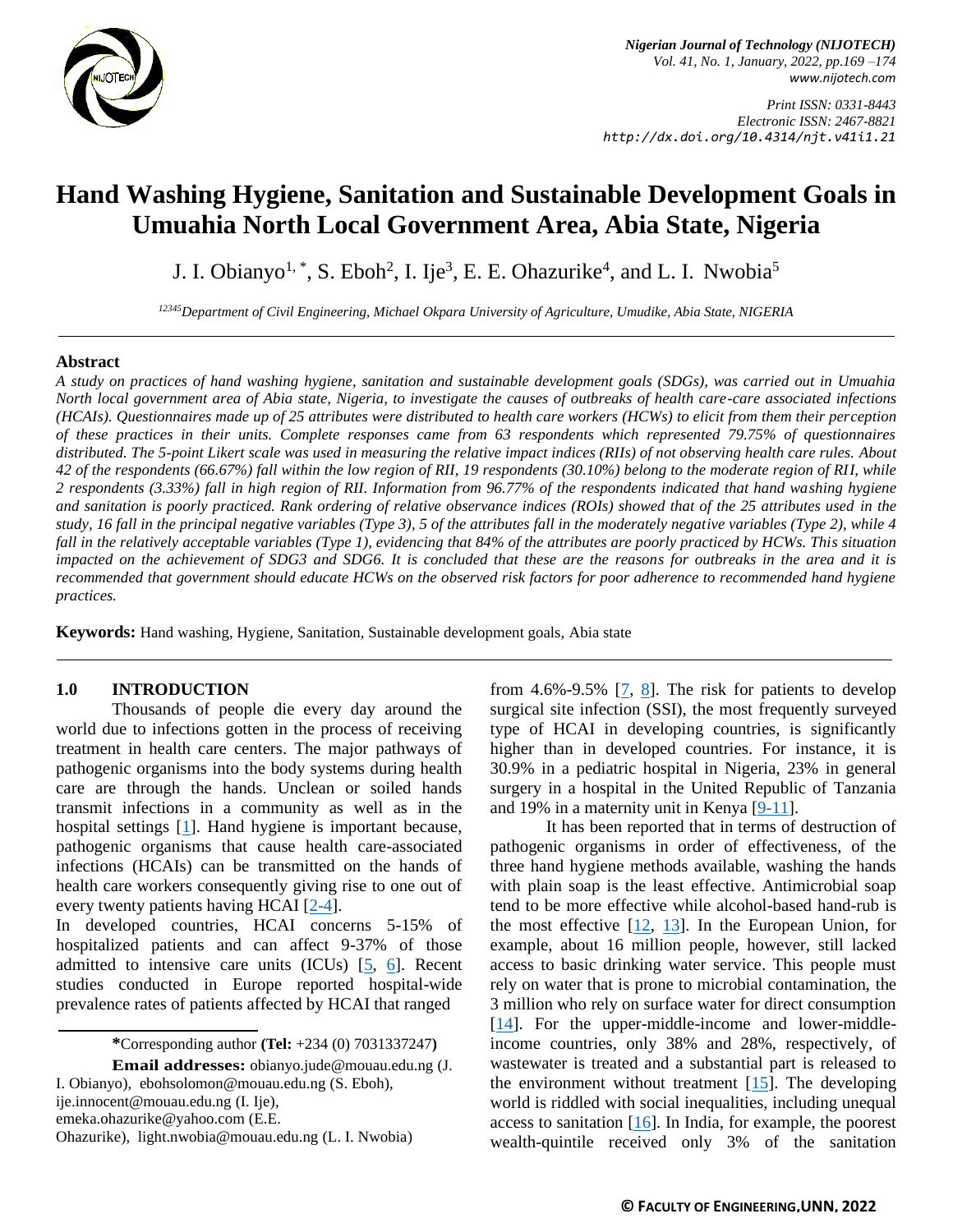improvements made during 1995-2008, whereas the two highest wealth-quintiles together received fully two-thirds of the improvements [\[17\]](#page-5-14).

The "Sustainable Development Goals" (SDGs) are a set of global goals for fair and sustainable health at every level: from planetary biosphere to local community. The aim is to end poverty, protect the planet and ensure that all people enjoy peace and prosperity, now and in future. There are 17 sustainable development goals but for the purpose of this study, emphasis was laid on; good health and well-being (SDG 3), and clean water and sanitation (SDG 6). It is important to note that SDG3 and SDG6 cannot be achieved without hand washing hygiene and sanitation practices by observation of HCAI rules.

There have been incessant cases of health careassociated infections in Umuahia North local government area of Abia state, Nigeria. It is known that HCAIs happen as a result of poor practices of hand washing hygiene and sanitation, which consequently affected realization of SDG3 and SDG6 in this community. Therefore, this study critically investigated this situation.

# **2.0 METHODOLOGY**

The research reported here was carried out in Umuahia North local government area of Abia state, Nigeria. The data for the study were collected using a survey design which included the administration of questionnaires to respondents in 20 hospitals within the study area. The respondents were the health care workers such as doctors, matrons, nurses, ward maids, medical laboratory scientists and radiologists, making a total of 2548 respondents. The questionnaire sought to elicit from the respondents their perception of level of not observing hand washing hygiene, sanitation and sustainable development goals in their respective health care units. The questionnaire instrument was based on 25 variables of health care-associated infections (HCAI) and sustainable development goals SDGs, all based on open-ended questions. The respondents were required to scale their perceptions of the degree of impact of not observing hand washing hygiene, sanitation and sustainable development goals based on the 25 attributes on a 5-point Likert scale corresponding to "5", for excellent, "4", for very good, "3", for good, "2", for fair and "1" for poor.

#### *2.1 Data Analysis*

*2.1.1 Computation of Relative Impact Indices (RIIs)* RIIs were computed from the relationship;

$$
RII_i = \frac{\sum_{i=1}^{N} i_i}{\sum_{i=1}^{N} I_i} \times 100
$$
\n(1)

Where RII<sub>i</sub> represents the relative impact index for health care and SDG rules; N is the number of variables for measuring impact of not observing HCAI and SDG,  $i_i$ stands for the actual score by a respondent on each attribute and  $I_i$  represents the maximum or potential score that each variable could have.

Three categories of impacts were used for inference. RIIs below 60% were classified in the low impact region; 60-79% RIIs were classified as having moderate impact level; while 80% RII and above were referred as having high relative impact due to inobservance of rules to mitigate HCAI.

## *2.1.2 Source of Observance and Inobservance*

Equation (1) treated all the variables holistically, such grossness masks the contribution of each variable's contribution to mitigation of impacts related to HCAI in the community due to laissez-faire attitude of health care workers (HCWs). Here, the degree by which each attribute is observed during health care services is measured so that hospitals management can be properly advised. This takes us to the relative observance index of an attribute (ROIA) given by the expression;

$$
ROIA_x = \frac{\sum_{i=1}^{N} o_i x}{\sum_{i=1}^{N} O_i x} \times 100
$$
\n<sup>(2)</sup>

where  $ROIA<sub>x</sub>$  is the relative observance index of variable "x";  $N$  is the number of respondents;  $o_i x$  is the actual score on the 5-point Likert scale by "i" respondent on variable "x" while O is the score that respondent "i" could give to attribute "x" on the Likert scale.

Based on the 5-point Likert scale, the minimum score by a respondent is when the person scores 1 (Poor) on all the attributes which equals 1 x  $26 = 26$ , which is equivalent to 20%, while the maximum score by a respondent is when the person scores 5 (Excellent) on all the attributes which gives,  $5 \times 26 = 130$ , equivalent 100%.

#### *2.1.3. Sample Size*

Sample size was determined using Glenn (2003) [\[18\]](#page-5-15) formula thus;

$$
n = \frac{n'}{\left[1 + \left(\frac{n'}{N}\right)\right]}
$$
 (3)

Where:  $n =$  sample size from finite population,  $n' =$ sample size from infinite population  $=$   $\frac{S^2}{V^2}$  $V^2$ 

Nigerian Journal of Technology (NIJOTECH) Vol. 41, No. 1, January 2022.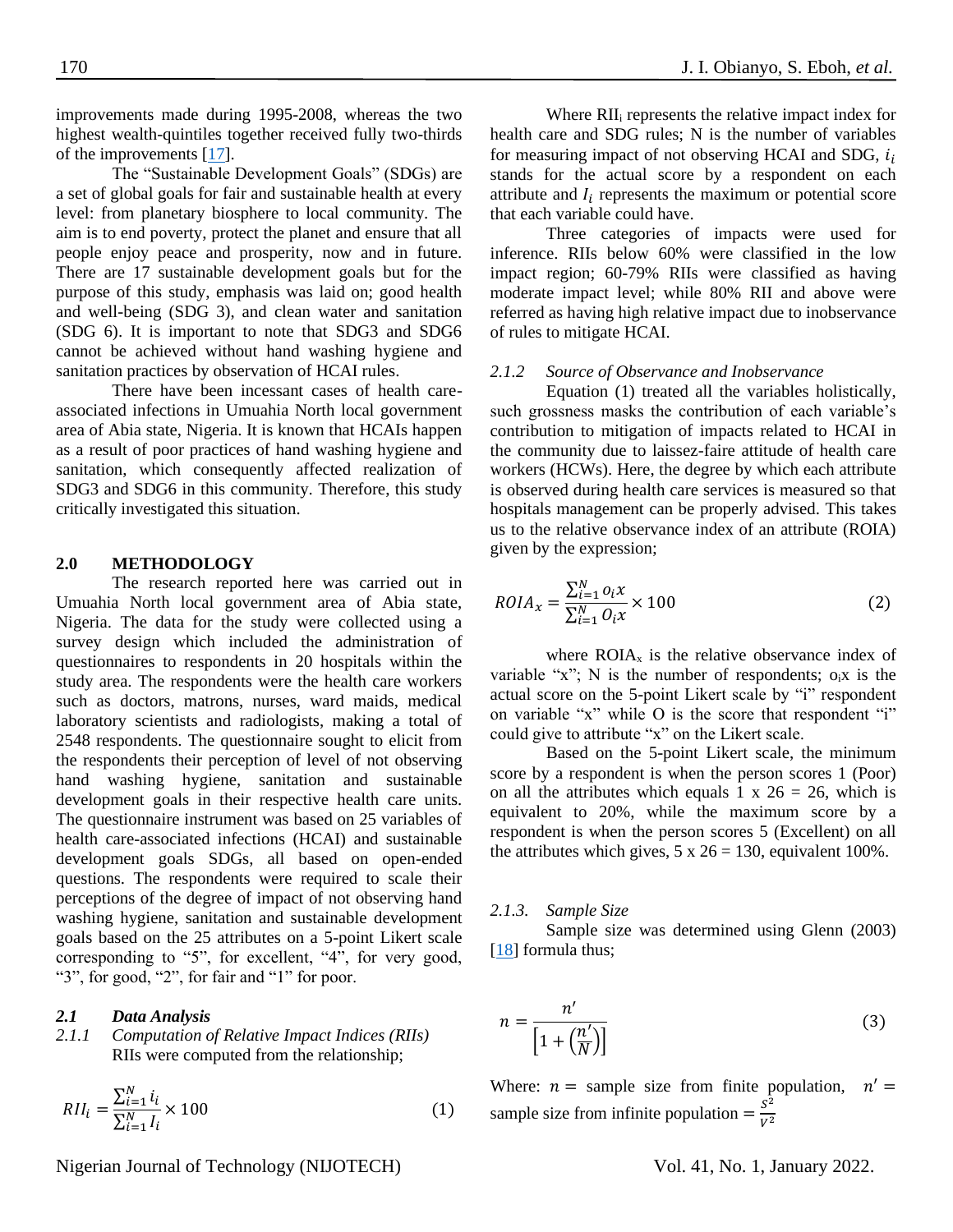where  $s^2$  is the variance of the population elements and  $V^2$ is the standard error of sampling population, and  $N$  is the total population of respondents.

### **3.0 RESULTS AND DISCUSSION**

The sample size for the study was computed thus.

$$
n' = \frac{0.55^2}{0.07^2} = 61.73
$$

$$
N = 2548
$$

$$
n = \frac{61.73}{\left[1 + \left(\frac{61.73}{2548}\right)\right]} \cong 61
$$

Add 30% of  $n$  to compensate for questionnaires that responses may not be obtained

$$
0.3 \times 61 \cong 18
$$
  

$$
\therefore n = 79
$$

Table 1: Distribution of questionnaires among respondents

| Type of response   | No.of questionnaires Percentage (%) |       |
|--------------------|-------------------------------------|-------|
| Number distributed | 79                                  | 100   |
| Complete           | 63                                  | 79.75 |
| responses          |                                     |       |
| Number<br>not      | 16                                  | 20.25 |
| returned           |                                     |       |

Table 1 show the distribution of questionnaires among respondents. Of the 79 questionnaires distributed among respondents, complete responses were received from 63 respondents representing 79.75% of the questionnaire distributed. The number of questionnaires not returned were 16, corresponding to 20.25 % of questionnaires.

**Table 3:** Health care-associated infections/Sustainable development goals (HCAI/SDGs) attributes

- 1. Prolonged hospital stay
- 2. Long-term disability
- 3. Increased resistance to microorganism to antimicrobials
- 4. High costs for the health systems and emotional stress for patients and their families
- 5. Overall sink-to-patient bed ratio of 1:10
- 6. Accessibility of necessary infrastructure to allow health care workers (HCWs) to practice hand hygiene
- 7. Readily accessible alcohol-based hand rub at the point of care
- 8. Provision of regular training on the importance of hand hygiene based on the "My five moments for hand hygiene" approach
- 9. Provision of regular training on the importance of hand hygiene based on the "Correct procedures for hand rubbing and hand washing to all HCWs

**Table 2:** Distribution of respondent's years of experience

| Years            | of Number   | of Percentage   |
|------------------|-------------|-----------------|
| experience       | respondents | $\mathcal{O}_0$ |
| $1-5$ years      | 16          | 25.40           |
| 6-10 years       | 24          | 38.10           |
| $11-15$ years    | 17          | 26.98           |
| $16-20$ years    |             | 6.35            |
| 20 years - Above | 2           | 3.17            |
| Total            | 63          | 100             |

Table 2 presented distribution of respondents' years of experience. Greater percentage fall between 1 to 15 years with total percentage value of 90.48%, however, those with 6 to 10 years of experience were dominant having percentage value of 38.10%.



Fig. 1: Occupational distribution of respondents

Figure 1 is a pie chart depicting the occupational distribution of respondents. The distribution showed that 10% of the respondents are radiologists, it was 13%, 14%, 16%, 17% and 30% for doctors, ward maids, matrons, medical laboratory scientists and nurses respectively.

Table 3 is for HCAI and SDGs attributes for measuring impact of not observing the rules for sanitation and hand washing hygiene in healthcare units.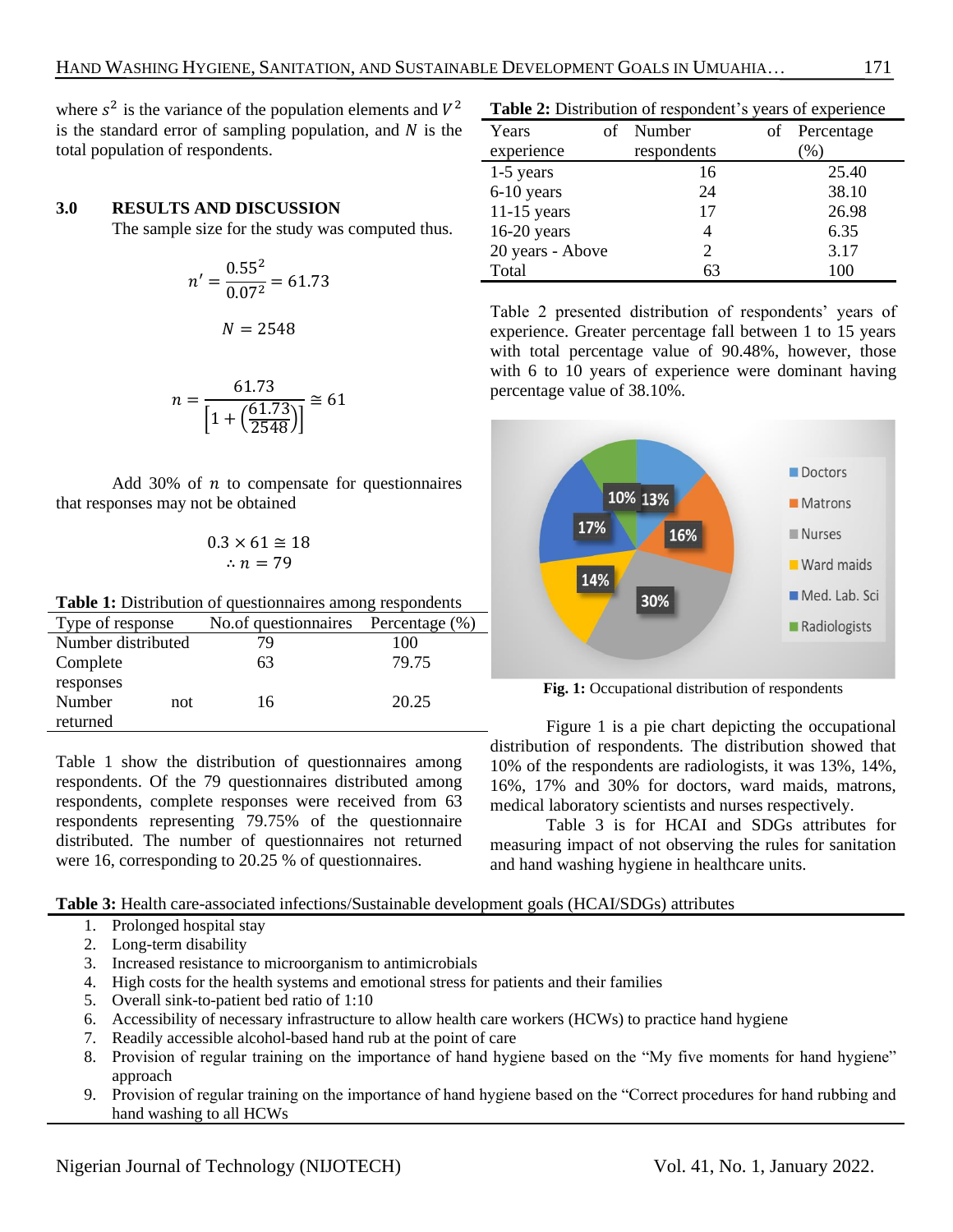- 10. Monitoring hand hygiene practices and infrastructure, along with related perceptions and knowledge among HCWs
- 11. Provision of performance and results feedback to the staff
- 12. Prompting and reminding HCWs about the importance of hand hygiene
- 13. Prompting and reminding HCWs about the appropriate indications and procedures for performing hand hygiene.
- 14. Performance of hand hygiene by HCWs where and when care is provided
- 15. Provision of appropriate leadership, administrative support, financial resources and support for hand hygiene and other infection prevention
- 16. Support strengthening of infection control capacities within health-care settings
- 17. Promote hand hygiene at the community level to strengthen both selfprotection and the protection of others
- 18. Accessibility of necessary infrastructure to allow health care workers (HCWs) to practice hand hygiene
- 19. Readily accessible alcohol-based hand rub at the point of care
- 20. Provision of regular training on the importance of hand hygiene based on the "My five moments for hand hygiene" approach
- 21. Access to quality essential healthcare services
- 22. Access to safe, effective, quality and affordable essential medicines and vaccines for all
- 23. Strengthen the prevention and treatment of narcotic drug abuse
- 24. Strengthen the prevention of harmful use of alcohol
- 25. Access to improved water and sanitation facilities

**Table 4:** Relative Impact Index distribution

| <b>RII</b> Regions             | Number of respondents | Percentage of total respondents |
|--------------------------------|-----------------------|---------------------------------|
| 20-59 low region               | 42                    | 66.67                           |
| 60-79 moderate region          | 19                    | 30.10                           |
| 80 and above, high region      | $\overline{c}$        | 3.23                            |
|                                |                       | Percentage                      |
| Modal RII class (grouped data) |                       | 20-59                           |
| Median of RII (grouped data)   |                       | 43.33                           |
| Mean                           |                       | 46.78                           |
| Minimum                        |                       | 20.00                           |
| Maximum                        |                       | 89.63                           |
| Range                          |                       | 69.63                           |

Table 4 showed the relative impact index distribution which is a reflection of the impacts of not observing sanitation and hand washing hygiene in healthcare units. Here, we have 42 respondents corresponding to 66.67% in the low region of RII, known as the principal negative variables or type 3 variables, 19 respondents which is 30.10% of respondent fall in the moderate region, notably the moderately negative variables or type 2 variables. The remaining 2 respondents representing 3.23% belong to the high region, relatively acceptable variables or the type 1 variables. These results imply that information from 96.77% of the respondents showed that hand washing hygiene and sanitation is poorly practiced in the health units in Umuahia North local government area of Abia state, Nigeria.

Logically, it will affect the achievement of "Sustainable Development Goal 3" which is good health and wellbeing, and "Sustainable Development Goal 6" which has to do with availability of clean water and practice of sanitation.

**Table 5:** Rank ordering of relative observance indices for the 25 variables of HCAI/SDGs

| Principal negative variables (Type 3 variables)                                                        | <b>ROI</b> x |
|--------------------------------------------------------------------------------------------------------|--------------|
| Accessibility of necessary infrastructure to allow health care workers (HCWs) to practice hand hygiene | 18.52        |
| Overall sink-to-patient bed ratio of 1:10                                                              | 19.26        |
| Strengthen the prevention of harmful use of alcohol                                                    | 19.26        |
| Provision of regular training on the importance of hand hygiene based on the "My five moments for hand |              |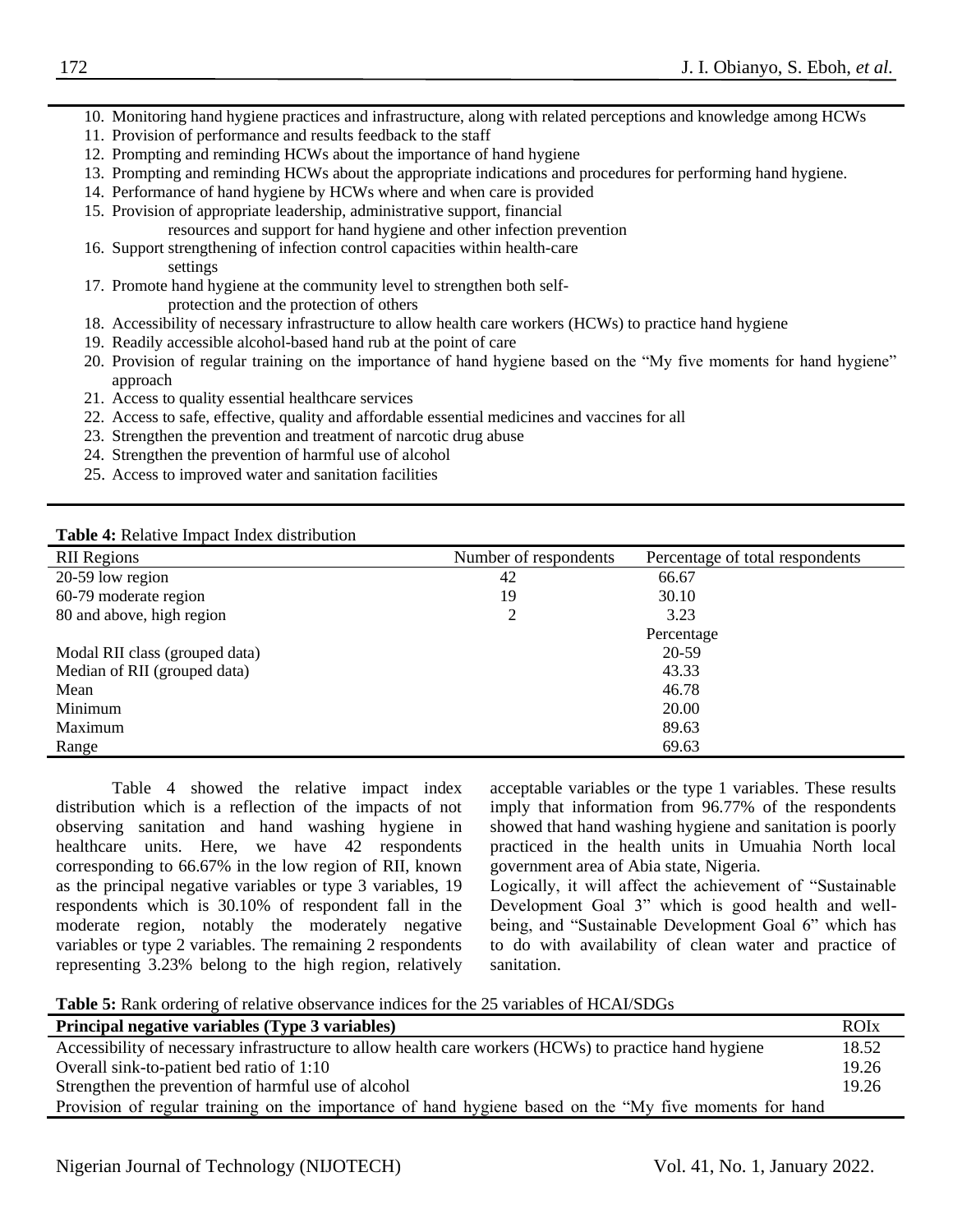| Principal negative variables (Type 3 variables)                                                           | <b>ROIx</b> |
|-----------------------------------------------------------------------------------------------------------|-------------|
| hygiene" approach                                                                                         | 20.00       |
| Strengthen the prevention and treatment of narcotic drug abuse                                            | 20.00       |
| Access to improved water and sanitation facilities                                                        |             |
| Provision of regular training on the importance of hand hygiene based on the "Correct procedures for hand |             |
| rubbing and hand washing to all HCWs                                                                      | 23.70       |
| Access to safe, effective, quality and affordable essential medicines and vaccines for all                | 30.37       |
| Readily accessible alcohol-based hand rub at the point of care                                            | 31.11       |
| Increased resistance to microorganism to antimicrobials                                                   | 33.33       |
| Support strengthening of infection control capacities within health-care                                  |             |
| settings                                                                                                  | 40.00       |
| Access to quality essential healthcare services                                                           | 41.48       |
| Long-term disability                                                                                      | 45.18       |
| Provision of appropriate leadership, administrative support, financial                                    |             |
| resources and support for hand hygiene and other infection prevention                                     | 45.19       |
| Accessibility of necessary infrastructure to allow health care workers (HCWs) to practice hand hygiene    |             |
|                                                                                                           | 48.89       |
| Provision of performance and results feedback to the staff                                                | 54.81       |
| Moderately negative variables (Type 2 variables)                                                          |             |
| Prolonged hospital stay                                                                                   | 60.74       |
| Provision of regular training on the importance of hand hygiene based on the "Correct procedures for hand |             |
| rubbing and hand washing to all HCWs                                                                      | 65.19       |
| Readily accessible alcohol-based hand rub at the point of care                                            | 69.63       |
| Promote hand hygiene at the community level to strengthen both self-                                      |             |
| protection and the protection of others                                                                   | 70.37       |
| High costs for the health systems and emotional stress for patients and their families                    | 71.11       |
| Relatively acceptable variables (Type 1 variables)                                                        |             |
| Performance of hand hygiene by HCWs where and when care is provided                                       | 81.48       |
| Monitoring hand hygiene practices and infrastructure, along with related perceptions and knowledge among  | 82.96       |
| <b>HCWs</b>                                                                                               |             |
| Prompting and reminding HCWs about the importance of hand hygiene                                         | 88.15       |
| Prompting and reminding HCWs about the appropriate indications and procedures for performing hand         | 89.63       |
| hygiene.                                                                                                  |             |

Holistic analysis masks the contribution of each variable as to whether sanitation and hand washing hygiene is well practiced in the study area or not. Table 5 show the weight of each variable in terms of positivity or negativity regarding sanitation and hand washing hygiene. In Table 5, 21 out of the total 25 variables fall in the unacceptable region which indicates that 84% of the variables of sanitation and hand washing hygiene are sub standardly practiced. While 4 out of the total 25 variables, which is 16% had standard practices.

The variable with the least score was "Accessibility of necessary infrastructure to allow health care workers (HCWs) to practice hand hygiene", with 18.52%, while the one with the highest score was "Prompting and reminding HCWs about the appropriate indications and procedures for performing hand hygiene" which had 89.63%, and the range was 71.11%.

# **4.0 CONCLUSION AND RECOMMENDATIONS**

Failure to perform appropriate hand hygiene is considered to be the leading cause of HCAI and the spread of multi-resistant organisms and has been recognized as a significant contributor to outbreaks. The study carried out in Umuahia North local government area of Abia state, Nigeria revealed that of the 25 attributes of hand washing hygiene and sanitation attributes considered, 21 attributes representing 84% of the entire variables fall short of standard practice by healthcare workers, evidencing ignorance on the part of healthcare workers in hospitals and allied healthcare units. This scenario is instrumental to many reported cases of cross-transmissions experienced in hospitals based on the findings from this study.

It is therefore recommended that; government should educate healthcare workers on the observed risk factors for poor adherence to recommended hand washing